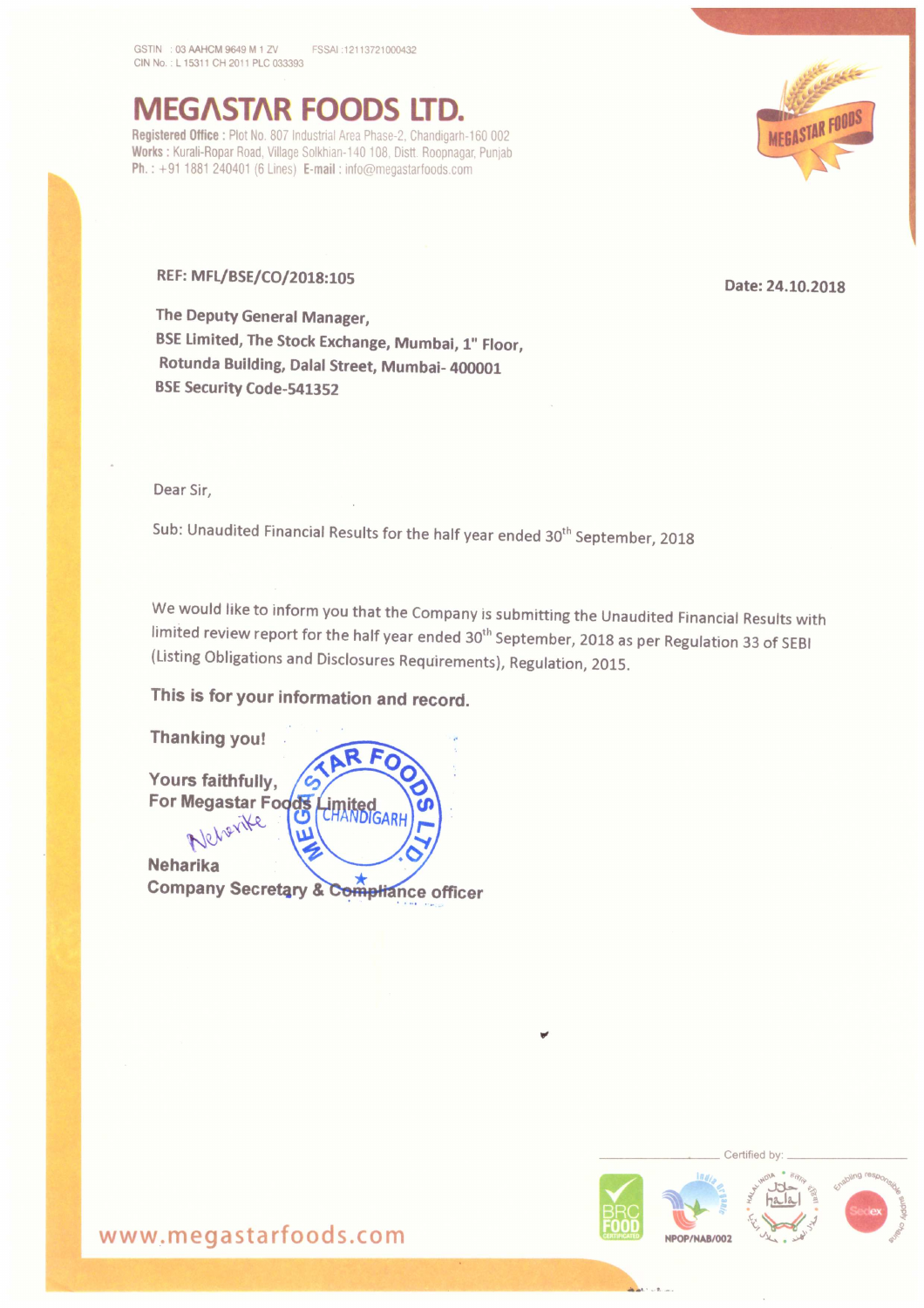# AVNISH SHARMA & ASSOCIATES

CHARTERED ACCOUNTANTS

HEAD OFFICE : 49, SUSHILA VILLA, SECTOR 7, PANCHKULA-134109 SCO 47, IIND FLOOR, SECTOR 20-C, DAKSHIN MARG, CHANDIGARH-160020 Ph. No. loft) 0172-4666330 (M) 9572950396 E-mail: avnishoa@hoimaii,com

### LIMITED REVIEW REPORT

#### TO THE BOARD OF DIRECTORS OF MEGASTAR FOODS LIMITED

We have reviewed the accompanying statement of unaudited financial results ('Statement') of Megastar Foods Limited ('the Company') for the half year ended September 30, 2018 and year to date results for the period April 01, 2018 to September 30, 2018, being submitted by the Company pursuant to the requirements of Regulation 33 of the SEBI (Listing Obligations and Disclosure Requirements) Regulations, 2015. This Statement is the responsibility of the Company's Management and has been approved by the Board of Directors. Our responsibility is to issue <sup>a</sup> report on the Statement based on our review.

We conducted our review in accordance with the Standard on Review Engagements (SRE) 2410, Review of Interim Financial Information Performed by the Independent Auditor of the Entity, issued by the Institute oi Chartered Accountants of India. This standard requires that we plan and perform the review to obtain moderate assurance as to whether the Statement is free of material misstatement. A review is limited primarily to inquiries of company personnel and analytical procedures applied to financial data and thus provides less assurance than an audit. We have not performed an audit and accordingly, we do not express an audit opinion.

Based on our review conducted as above, nothing has Come to our attention that causes us to believe that the accompanying Statement, prepared in accordance with applicable Indian Accounting Standards specified under Section 133 of the Companies Act, 2013, and SEBI Circulars CIR/CFD/CMD/15/2015 dated 30 November 2015 and (IR/CFD/FAC/62/2016 dated <sup>5</sup> July, 2016 and other recognised accounting practices and policies has not disclosed the information required to be disclosed in accordance with the requirements of Regulation 33 of the SEBI (Listing Obligations and Disclosure Requirements) Regulations, 2015, including the manner in which it is to be disclosed. or that it contains any material misstatements.

Place : Chandigarh Dated : 24.10.2018 For Avnish Sharma & Associates Chartered Accountants FRN - 009398N  $\frac{1}{2}$ i Dinesh Manchanda (M.No. 097591)

Partner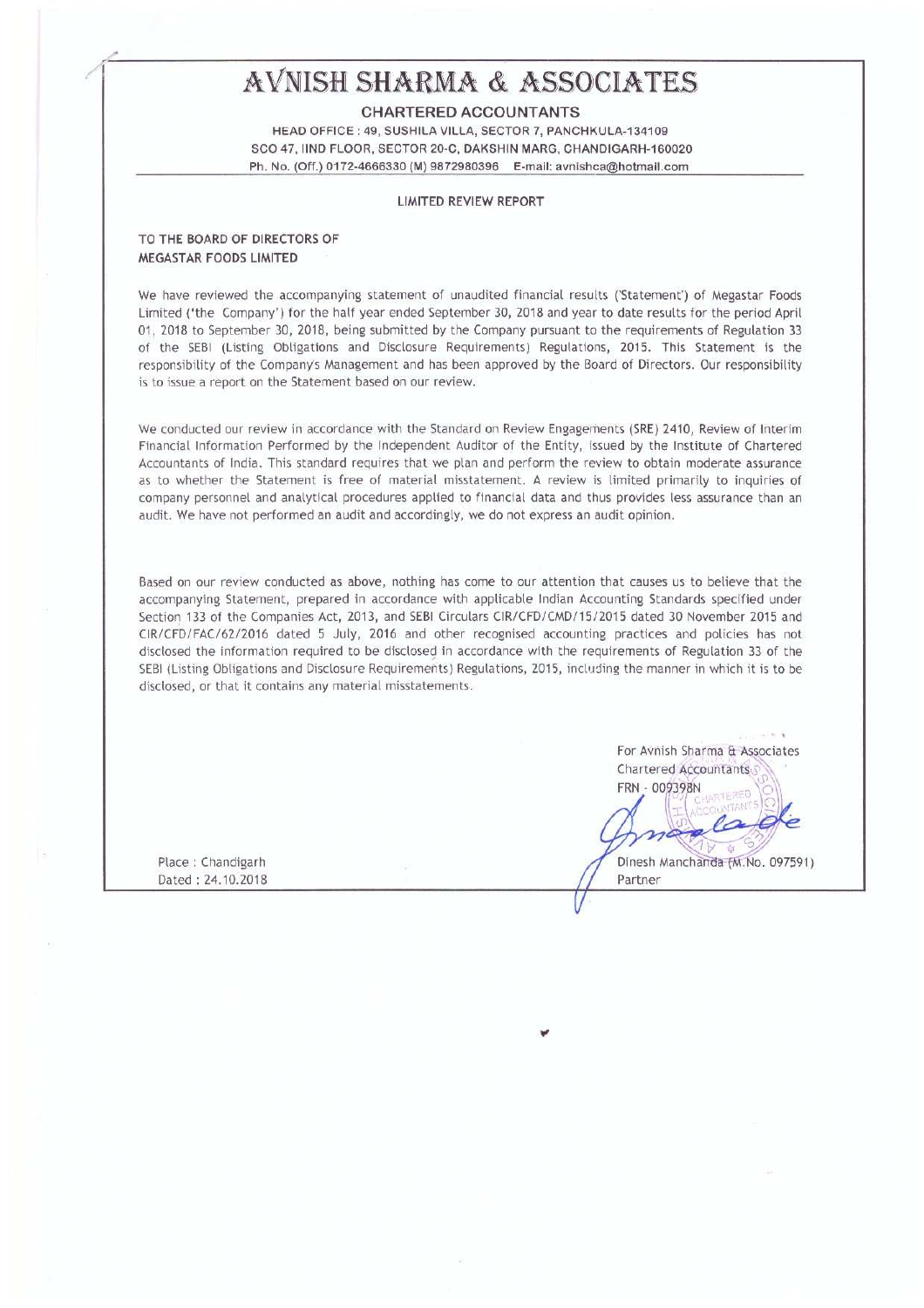# **MEGASTAR FOODS LIMITED**

## Registered Office : PLOT NO. 807, INDUSTRIAL AREA, PHASE II, CHANDIGARH-160002 CIN: U15311CH2011PLC033393, Tel No: +91-01881-240401, E-mail: info@megastarfoods.com, Website: www.megastarfoods.com STATEMENT OF UNAUDITED RESULTS FOR THE QUARTER ENDED SEPTEMBER 30, 2018

| PART I |                                                       | Amount in ₹ (lakhs) unless otherwise stated |                                   |
|--------|-------------------------------------------------------|---------------------------------------------|-----------------------------------|
|        | <b>Particulars</b>                                    | 6 months ended 30/09/2018                   | Previous year ended<br>31/03/2018 |
|        |                                                       | (Unaudited)                                 | (Audited)                         |
|        | Income                                                |                                             |                                   |
|        | I Revenue from operations                             | 6,339.44                                    | 10,294.06                         |
|        | II Other income                                       | 1.93                                        | 4.36                              |
|        | III. Total Revenue                                    | 6,341.37                                    | 10,298.42                         |
|        | IV. Expenses:                                         |                                             |                                   |
|        | Cost of materials consumed                            | 4,913.79                                    | 8,395.74                          |
|        | Purchases of Stock-in Trade                           | 345.05                                      | 685.01                            |
|        | Changes in inventories                                | 95.95                                       | (112.85)                          |
|        | <b>Employee Benefits Expense</b>                      | 193.83                                      | 263.80                            |
|        | <b>Financial Cost</b>                                 | 167.37                                      | 266.34                            |
|        | Depreciation & Amortization Expense                   | 48.32                                       | 86.59                             |
|        | Other Expenses                                        | 424.44                                      | 567.76                            |
|        | <b>Total Expenses</b>                                 | 6,188.75                                    | 10,152.38                         |
|        | Profit before exceptional and extraordinary items and |                                             |                                   |
|        | tax (III-IV)                                          | 152.61                                      | 146.04                            |
|        | Prior Period Expenses                                 |                                             |                                   |
|        |                                                       |                                             |                                   |
|        | V. Profit Before tax                                  | 152.61                                      | 146.04                            |
|        | VI Tax Expense:                                       |                                             |                                   |
|        | Current Tax                                           | 41.13                                       | 29.78                             |
|        | Deferred Tax Expense/(Income)                         | 3.12                                        | (4.28)                            |
|        | <b>MAT Reverse</b>                                    |                                             | 9.95                              |
|        | VII Profit After Tax                                  | 108.36                                      | 130.49                            |
|        | VIII Earnings Per Equity Share:                       |                                             |                                   |
|        | (1) Basic (Not annualised) (in absolute Rs. terms)    | 2.37                                        | 2.16                              |
|        | (2) Diluted (Not annualised) (in absolute Rs. terms)  | 2.37                                        | 2.16                              |

or Avnish Sharma & Ass Chartered Accountants FRN - 009398N

Dinesh Manchanda (M.No. 097591) Partner Dated: 24.10.2018 Place: Chandigarh

For & on behalf of the Board MEGASTAR FOODS/LIMITED

**VIKAS GOEL** CHAIRMAN CUM MANAGING DIRECTOR DIN: 05122585

¥

**VIKAS GUPTA** 

DIN: 05123386

WHOLE TIME DIRECTOR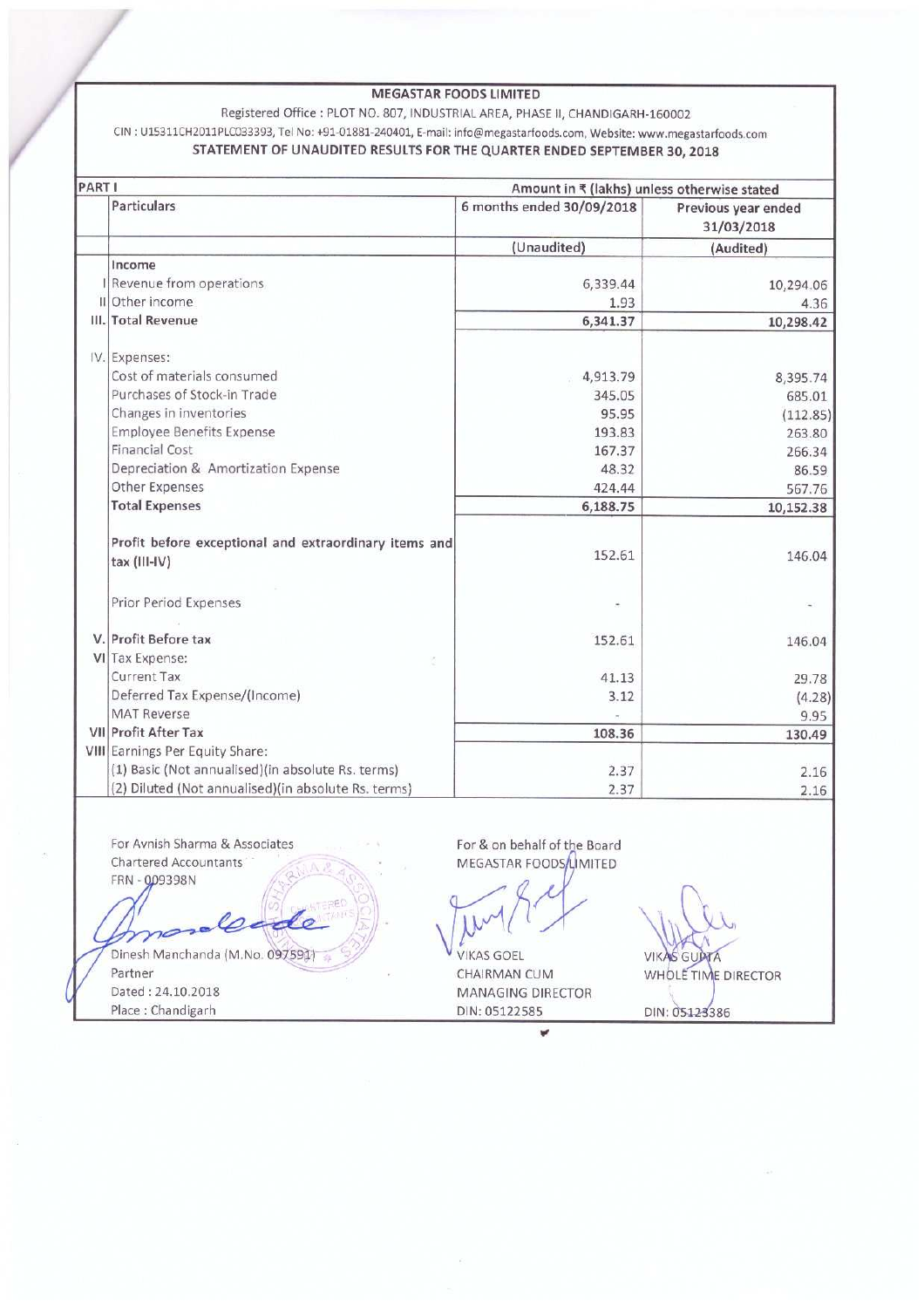## **MEGASTAR FOODS LIMITED**

Registered Office : PLOT NO. 807, INDUSTRIAL AREA, PHASE II, CHANDIGARH-160002

CIN: U15311CH2011PLC033393, Tel No: +91-01881-240401, E-mail: info@megastarfoods.com, Website: www.megastarfoods.com

| PART II        |                                           | Amount in ₹(lakhs) |                  |
|----------------|-------------------------------------------|--------------------|------------------|
|                | Particulars                               | As at 30/09/2018   | As at 31/03/2018 |
|                |                                           | (Unaudited)        | (Audited)        |
| ı.             | <b>EQUITY AND LIABILITIES</b>             |                    |                  |
| 1              | Shareholders' Funds                       |                    |                  |
| (a)            | Share Capital                             | 990.37             | 722.37           |
| (b)            | Reserves And Surplus                      | 746.02             | 143.05           |
| (c)            | Money received against share warrants     |                    |                  |
| 2              | Share application money pending allotment |                    |                  |
| 3              | <b>Non-Current Liabilities</b>            |                    |                  |
| (a)            | Long-Term Borrowings                      | 760.59             | 748.25           |
| (b)            | Deferred Tax Liabilities (Net)            | 93.91              | 90.79            |
| (c)            | Other Long term liabilities               | 17.02              | 25.04            |
| (d)            | Long term provisions                      | 11.25              | 8.75             |
| 4              | <b>Current Liabilities</b>                |                    |                  |
| (a)            | Short Term borrowings                     | 2,579.89           | 2,210.59         |
| (b)            | <b>Trade Payables</b>                     | 140.55             | 227.05           |
| (c)            | Other Current Liabilites                  | 233.74             | 168.29           |
| (d)            | <b>Short Term Provisions</b>              | 5.42               | 2.49             |
|                | <b>TOTAL</b>                              | 5,578.75           | 4,346.68         |
| П.             | <b>ASSETS</b>                             |                    |                  |
|                | <b>Non-Current Assets</b>                 |                    |                  |
| (a)            | <b>Fixed Assets</b>                       |                    |                  |
|                | (a) Tangible Assets<br>ş.                 | 1,317.26           | 1,219.03         |
|                | (b) Intangible Assets                     |                    |                  |
| (b)            | Non-Current Investment                    |                    |                  |
| (c)            | Deferred Tax Assets (Net)                 |                    |                  |
| (d)            | Long term loans & advances                | 27.65              | 19.18            |
| (e)            | Other Non-Current Assets                  |                    |                  |
| $\overline{2}$ | <b>Current assets</b>                     |                    |                  |
| (a)            | Current Investment                        |                    |                  |
| (b)            | Inventories                               | 2,659.85           | 2,039.59         |
| (c)            | <b>Trade Receivables</b>                  | 1,402.93           | 933.52           |
| (d)            | Cash And Cash Equivalents                 | 17.04              | 31.46            |
| (e)            | Short Term Loans And Advances             | 150.68             | 96.41            |
| (f)            | <b>Other Current Assets</b>               | 3.35               | 7.50             |
|                | <b>TOTAL</b>                              | 5,578.75           | 4,346.68         |

 $\mathbbm{1}$ The above results were reviewed by the Audit Committee of the Board and approved by the Board of Directors of the Company at their meeting held on 22.10.2018

The company has single primary business segment and there is no separate reportable segment.  $\overline{2}$ 

During the quarter ended 30th June, 2018, the company has completed the Initial Public Offer pursuant to which<br>268000 equity shares of ₹ 10/- each was allotted on May 22, 2018 at an issue price of ₹ 30/- per share in SME  $\overline{3}$